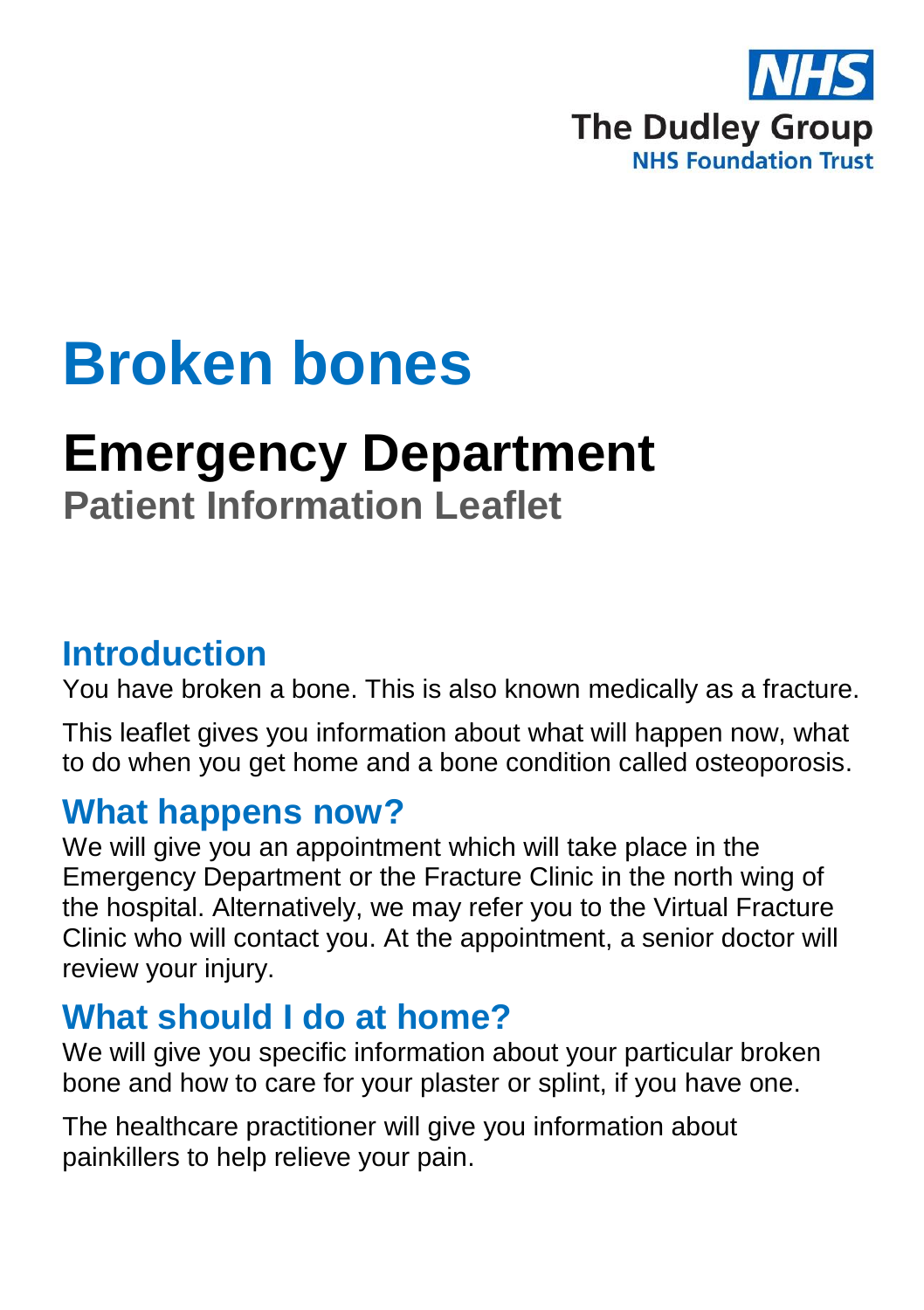## **Falls team**

If your injury was caused by a fall, the Emergency Department clinician who sees you will ask you how and why you fell. If he/she thinks you are at risk of falling, we may refer you to the Falls team. This is a specialist team who will give you advice to help prevent you from falling again.

#### **Osteoporosis**

Losing bone density is a normal part of the aging process but some people lose bone density much faster than normal. This can lead to osteoporosis which increases the risk of fractures.

Osteoporosis is a disease that causes gradual weakening of the bones. It can sometimes be treated which may help reduce your risk of breaking bones in the future.

Women also lose bone density in the first few years after the menopause (when monthly periods stop and the ovaries stop producing an egg). Women are more at risk of osteoporosis than men, particularly if their menopause begins before the age of 45.

Other factors that may increase the risk of developing osteoporosis include:

- Long-term use of high-dose oral corticosteroids.
- Other medical conditions such as inflammatory conditions, hormone-related conditions, or malabsorption problems.
- A family history of osteoporosis particularly if your parent has had a hip fracture.
- Long-term use of certain medications which can affect bone strength or hormone levels.
- Having a low body mass index (BMI).
- Heavy drinking and smoking.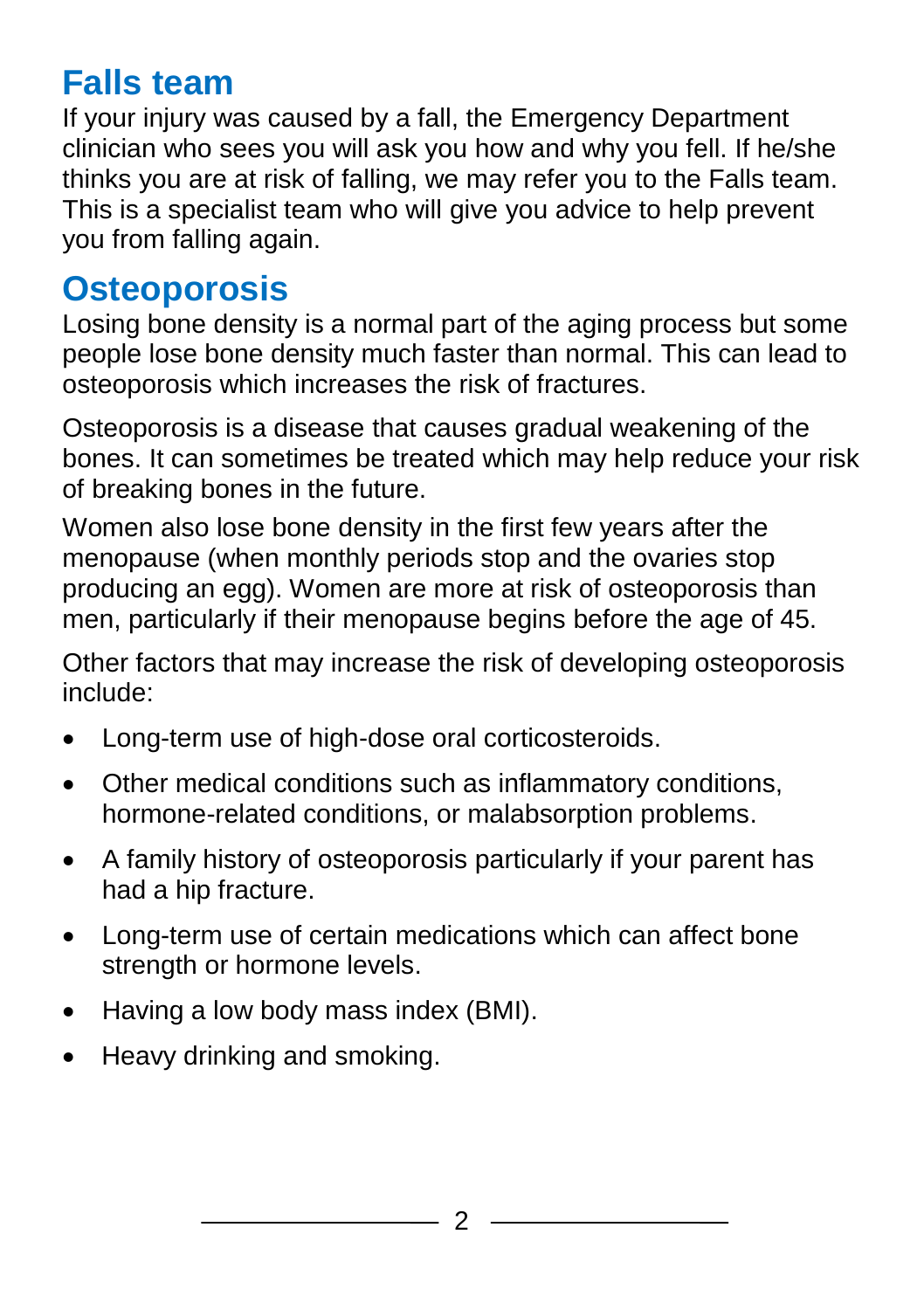If you think you are at risk of developing osteoporosis, you should visit your GP. They will use an online calculator to assess your bone health and, if necessary, they will arrange for you to have investigations and/or treatment.

### **Can I find out more?**

You can find out more from the following weblink:

#### **Royal Osteoporosis Society**

#### <https://theros.org.uk/>

If you have any questions, or if there is anything you do not understand about this leaflet, please speak to one of our nurses. If you need help when you return home, please contact your GP or NHS 111.

#### **This leaflet can be downloaded or printed from:**

http://dgft.nhs.uk/services-and-wards/accident-emergency/

If you have any feedback on this patient information leaflet, please email dgft.patient.information@nhs.net